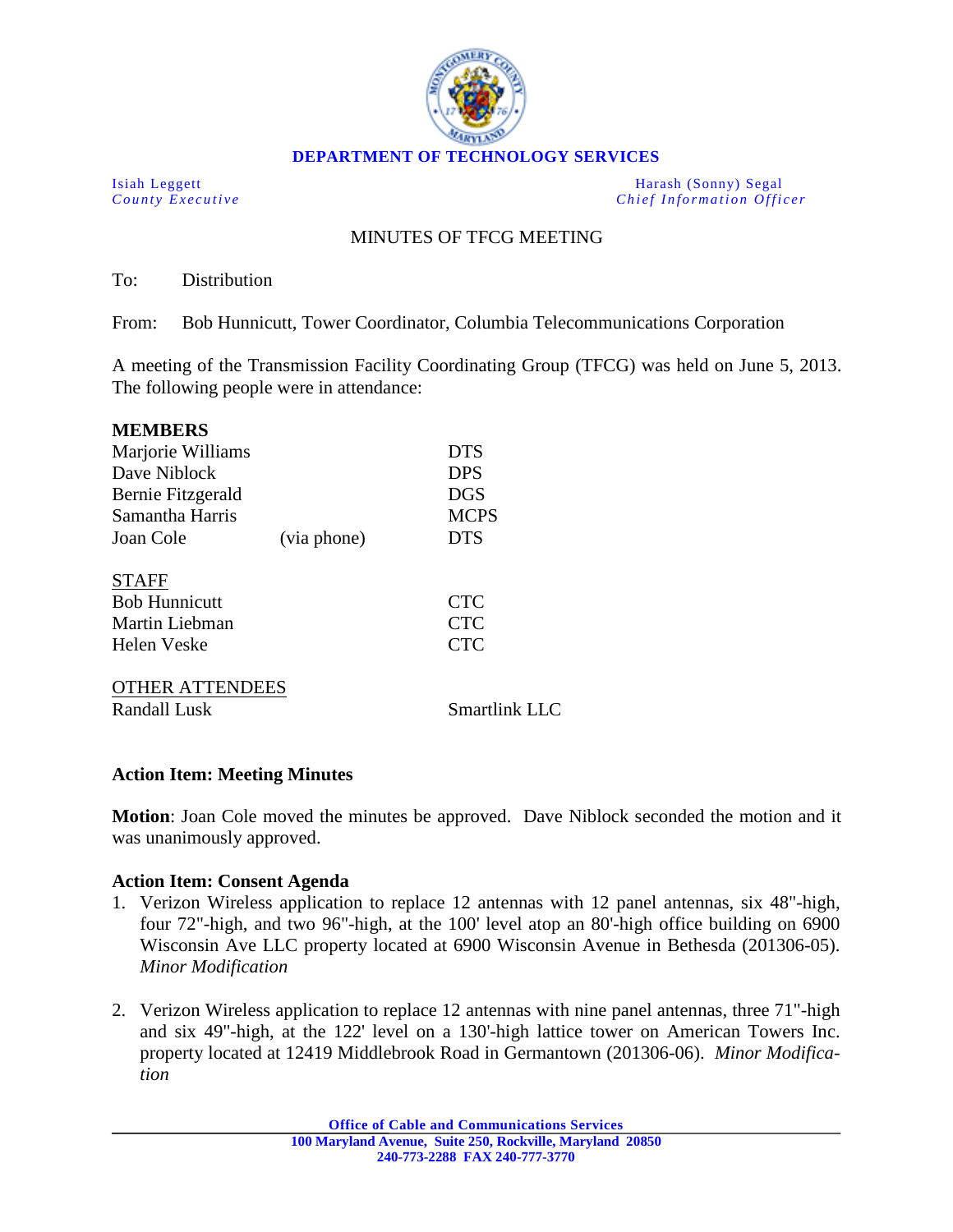3. Verizon Wireless application to replace six antennas with six panel antennas, three 71"-high and three 49"-high, on a 275'-high lattice tower on Carver Wheaton Real Property, L.C. property located at 2647 University Boulevard in Wheaton (201306-07). *Minor Modification*

**Motion**: Bernie Fitzgerald moved the Consent Agenda items be recommended. Dave Niblock seconded the motion and it was unanimously approved.

## **Regular Agenda**

**Action Item:** Verizon Wireless application to attach 12 panel antennas, six 96''-high and six 69'' high, at the 112' level atop a 105'-high apartment building on Management Group Associates property located at 8830 Piney Branch Road in Silver Spring (201304-07). *Co-location. Conditioned on the generator operating in compliance with the County's Noise Ordinance.*

Mr. Hunnicutt explained that the next three items on the agenda are applications involving installation of power generators . Consequently, the Tower Coordinator's recommendation for these applications is conditioned on the generator operating in compliance with the County's Noise Ordinance.

**Motion**: Dave Niblock moved the application be recommended as conditioned by the Tower Coordinator. Joan Cole seconded the motion and it was unanimously approved.

**Action Item:** AT&T application to attach 13 antennas, twelve 96"-high panel antennas and one 2'-wide dish antenna, at the 160' and 151' levels atop a 145'-high apartment building on Silver Spring Tower Apts LLC property located at 816 Easley Street in Silver Spring (201306-01). *Colocation*. *Conditioned on the generator operating in compliance with the County's Noise Ordinance.*

**Motion**: Dave Niblock moved the application be recommended as conditioned by the Tower Coordinator. Joan Cole seconded the motion and it was unanimously approved.

**Action Item:** AT&T application to attach thirteen antennas, twelve 96''-high panel antennas and one 2'-wide dish at the 44' level atop a 37'-high office building on Montgomery County Teachers Federal Credit Union property located at 15901 Frederick Road in Rockville (201306-02). *Colocation.*

*Conditioned on the generator operating in compliance with the County's Noise Ordinance.*

**Motion**: Dave Niblock moved the application be recommended as conditioned by the Tower Coordinator. Joan Cole seconded the motion and it was unanimously approved.

**Action Item:** Verizon Wireless application to replace six antennas with six panel antennas, three 71"-high and three 49"-high, at the 125' level on a 215'-high water tank on WSSC property located at 2201 Industrial Parkway in Silver Spring (201306-08). *Minor Modification*. *Conditioned on submission of written approval from WSSC at time of permitting to replace and attach these antennas.*